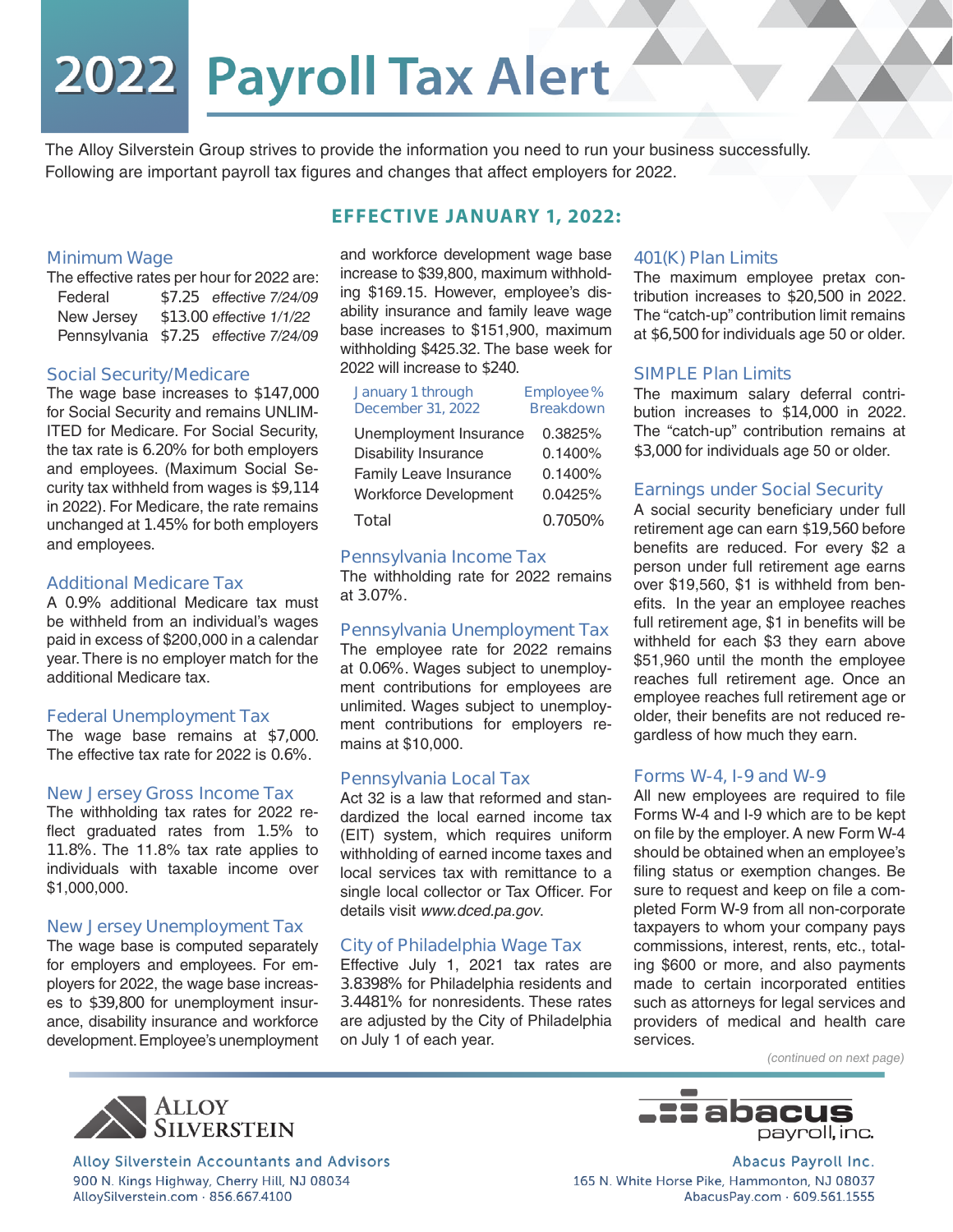# 2022 Payroll Tax Alert

#### **Filing of Form W-2 and 1099**

For 2021, employers whose wages were paid under the Families First Coronavirus Response Act (FFCRA), or the American Rescue Plan (ARP), are required to report qualified leave wages on the W-2's Box 14 or on a separate statement.

The IRS has been authorized to reduce the electronic filing requirement from 250 W-2s and 1099s. Until these regulations are issued the threshold remains at 250. Visit IRS.gov for the latest information. If you need to file electronically via the Social Security's Business Services Online (BSO) visit ssa.gov/employer for more information about using the BSO. Form 1099 must provide the payer telephone number or will be subject to penalties.

#### **New Jersey Filing of Form W-2 and 1099**

Beginning with tax year 2020, you must submit Form NJ-W-3 and all W-2, W-2-G, 1099s, and 1094/1095s electronically.

# **W-2 and 1099 Filing Deadline for Employers**

The due date for filing 2021 Form W-2 with the Social Security Administration is January 31, 2022. Non-employee compensation, such as payment to independent contractors, will continue to be reported on Form 1099-NEC instead of 1099-MISC. The 1099-NEC return is also due January 31, 2022.

#### **Health Benefits W-2 Reporting**

Employers are required to include the aggregate cost of employer sponsored health benefits on the 2021 W-2's in Box 12 with code DD. It is for informational purposes only and will not be included in taxable income. Please contact us regarding the specific types of health benefits to be recorded. Small employers who file fewer than 250 W-2 Forms are exempt.

# **Pennsylvania 1099-MISC/NEC Withholding Tax**

There is a withholding requirement for payors of Pennsylvania-source non-employee compensation and business income to non-resident individuals. In addition, lessees of Pennsylvania real estate making "lease payments" to non-resident lessors in the course of a trade or business are required to withhold personal income tax on payments of \$5,000 or more annually. The 1099- MISC/NEC forms will need to be filed with the Pennsylvania Department of Revenue by January 31, 2022 along with the Annual Withholding Statement (PA Form Rev-1667). Details can be found at http://revenue.pa.gov.

#### **New Jersey Paid Sick Leave**

New Jersey's earned sick leave affects almost every NJ employer. Law states for every 30 hours worked, 1 hour of sick time is earned up to a maximum of 40 hours per year took effect October 29, 2018. Please contact us for the specifics regarding this law.

# **New Jersey Electronic Funds Transfer(EFT)**

New Jersey taxpayers with a prior year tax liability of \$10,000 or more are required to make tax payments by EFT. Once the taxpayer is required to make EFT deposits applying the threshold, all future payroll and business tax deposits must be made through EFT, regardless if the threshold is met each year after. Business taxpayers required to use EFT, and failing to do so, may be subject to severe penalties. Contact us if you have questions or need assistance completing the Business Enrollment Applications, which can be obtained online or by calling 1-800-555-3453 (Federal) or 609-292-9292 (NJ).

## **Electronic Federal Tax Payment System (EFTPS)**

Employers must pay their Federal Tax Liabilities through the Electronic Federal Tax Payment System unless they pay less than \$2,500 in quarterly payroll tax liabilities and pay their liability when filing their employment tax returns (Forms 941 and 944).

# **Household Employment– Domestic Workers**

Household employers are required to withhold and pay FICA for domestic workers (age 18 and older) if paid cash wages of \$2,400 or more in 2022. The \$1,000 per calendar quarter threshold continues to apply for FUTA. These taxes are reported on Schedule H of the employer's personal tax return (Form 1040), but must be remitted through withholding or estimated payments during the year. For PA and NJ, unemployment coverage applies for domestic service in an employer's private home for cash wages of \$1,000 or more in a calendar quarter in the current or preceding calendar year.

# **New Hire Reporting Requirements**

All employers in the states of New Jersey and Pennsylvania are required to report basic information about employees who are newly hired, rehired and returning to work after separation of employment or leave of absence, temporary employees, and contracted entities. Employers must report this information within 20 days at www.njcsesp.com and www.cwds. pa.gov. Failure to report a new employee could result in a fine up to \$25 per violation. For further information, contact us or call the State of NJ at 1-877-654-4737 or PA at 1-888-PA-HIRES



**Alloy Silverstein Accountants and Advisors** 900 N. Kings Highway, Cherry Hill, NJ 08034 AlloySilverstein.com · 856.667.4100



**Abacus Payroll Inc.** 165 N. White Horse Pike, Hammonton, NJ 08037 AbacusPay.com · 609.561.1555